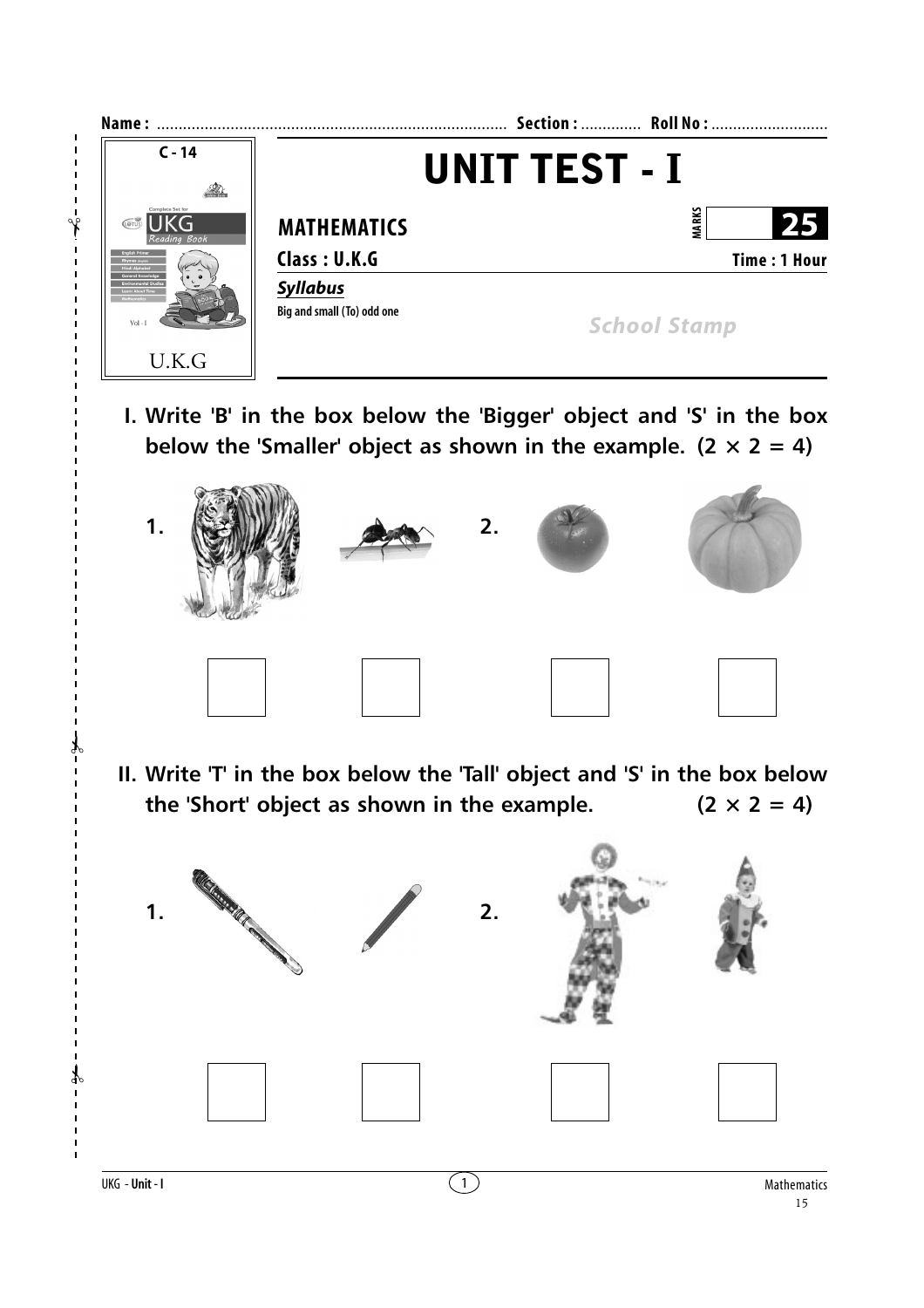| <b>Numeral</b>          | <b>Number</b> | <b>Numeral</b> | <b>Number</b> | <b>Numeral</b> | <b>Number</b> |
|-------------------------|---------------|----------------|---------------|----------------|---------------|
| 1                       | One           |                |               |                |               |
| $\overline{2}$          | Two           |                |               |                |               |
| $\overline{\mathbf{3}}$ | <b>Three</b>  |                |               |                |               |
| 4                       | Four          |                |               |                |               |
| 5                       | <b>Five</b>   |                |               |                |               |

**IV. Count the items in each set given below and write its number and** number name as in the example.  $(2 \times 2 = 4)$ 





**V. Count the articles in each group given below and circle the correct number as shown in the example.** ( $5 \times 1 = 5$ )